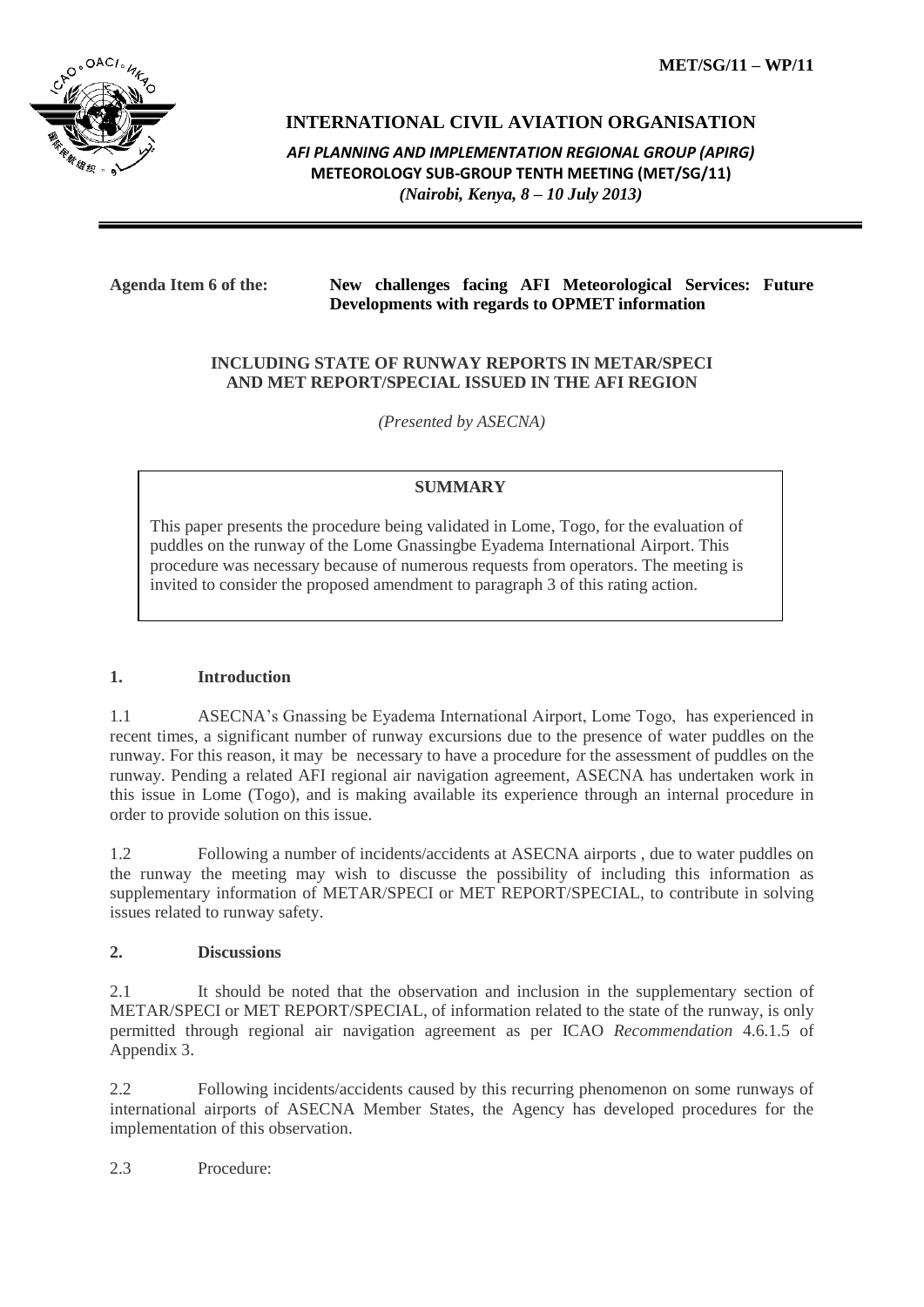2.3.1 It is based on determining the presence of rain water on the runway with a device called "Film Water Meter" which gives specific information at three states : dry, wet or contaminated. To do so, three steps are required:

- $\checkmark$  Training of concerned staff on the concept and the equipment;
- $\checkmark$  the acquisition of common and individual equipment;
- $\checkmark$  Taking the measurements.

#### *Training concerned staff:*

2.3.2 Theoretical knowledge and minimum practices to acquire before using the equipment are the following:

- $\checkmark$  mapping water accumulation and measurement areas;
- $\checkmark$  operational impact of various runway surface for flight operations and the information pilots need;
- $\checkmark$  information to be transmitted to the aeronautical information services in plain language;
- $\checkmark$  the conditions of use of the measurement unit;
- $\checkmark$  measuring of water depth.

## *Common and individual equipment:*

#### Common equipement:

- $\checkmark$  A vehicle equipped with a VHF and a rotating beacon;
- $\checkmark$  The measuring device along with a notebook;
- $\checkmark$  A calculator;
- $\checkmark$  A flashlight;
- $\checkmark$  A record book.

#### Individual equipment:

- $\checkmark$  raincoat;
- $\checkmark$  Boots.

## *Taking the Measurements*

#### Triggering measurements:

The measurements shall be made:

- $\checkmark$  when a heavy to moderate rain or a rain shower occurs;
- $\checkmark$  when water puddles are reported by pilots or personal circulating on the maneuvering area;
- $\checkmark$  when a pilot requests it;
- $\checkmark$  when significant changes in the condition of the runway appears.

#### Parameters to be evaluated:

The evaluation of the state of the runway surface includes:

- $\checkmark$  distribution of the water over the whole surface of the runway (in %);
- $\checkmark$  the water thickness.

The extent of the contamination is usually determined visually.